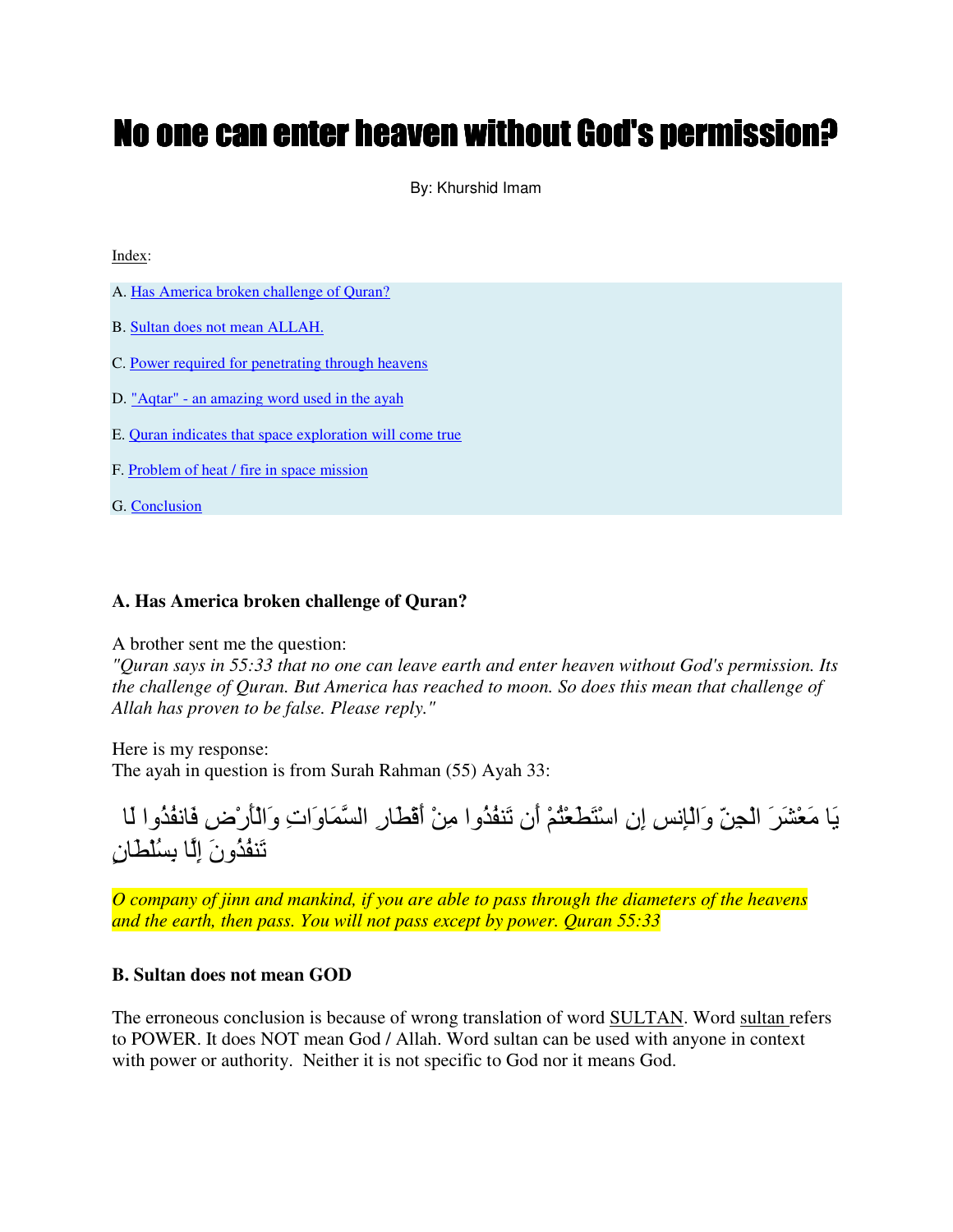### **C. Power required for penetrating through heaven**

Star, sun, moon etc are part of lowest heaven called *sama-ud-dunia*. Quran talks about this in 15:16; 25:61; 37:6.

Those who think that SAMA refers to SKY only can just go through Quran 2:22 where God says

" (He) who made for you the earth a bed [spread out] and the sky (SAMA word is used here) a ceiling and sent down from the sky (SAMA word is used here), rain and brought forth thereby fruits as provision for you. "

Please ponder over this ayah. This ayah talks about two things :

1. SAMA as CEILING: We know that certain layers of atmosphere act as protective sheild for us. They prevent dangerous rays from reaching the earth. Is this layer SKY? Of course not. This layer is only around hundred kilo-meter above the earth.

2: Similarly this ayah also says that God sends rain from the sky. We know that cloud forms rain hardly a few kilometre above earth. If someone says that SKY - that is beyond planets, starts, galaxies etc form rain then its false and absurd.

So SAMA refers to HEIGHT. THE LOWEST SAMA (translated as lowest heaven heaven) encompasses earth, galaxies, stars etc.

A very important aspect of this ayah is that - God makes clear that if you want to leave earth and penetrate through heavens then POWER is required. Without power you can NOT enter heavens. What is that power?

Progress of aero-science and astronomy has reached to a level where man has entered into space; man is capable of going beyond regions of earth into the sky. Man-made objects are floating in the heaven - millions of miles away from earth. We are actively exploring moon, planets, comets, rays, galaxies etc. As of 24 September 2014, there are two scientific rovers on the surface of Mars beaming signals back to Earth (Opportunity of the Mars Exploration Rover mission, and Curiosity of the Mars Science Laboratory mission), and five orbiters currently surveying the planet: Mars Odyssey, Mars Express, Mars Reconnaissance Orbiter, Mars Orbiter Mission and MAVEN.

Can you imagine!! 54.6 million kilometers away from earth - man made satellite / robots are exploring universe and other heavenly bodies. What an amazing feat by the mankind!!

But how they are capable of going beyond the earth?

We know that earth exerts gravitational acceleration of 9.8 meter/second square on every object on its surface. If someone wants to get rid-off this gravitational pull and enter heavens then it need to have minimum velocity = escape velocity. Power is required to achieve the escape velocity.

In physics, escape velocity is the minimum velocity needed to "break free" from the gravitational attraction of a massive body, without further propulsion, i.e., without spending more fuel. In case of earth its value is 11.2 km/second. If an object flies up with a minimum speed of 11.2 km/s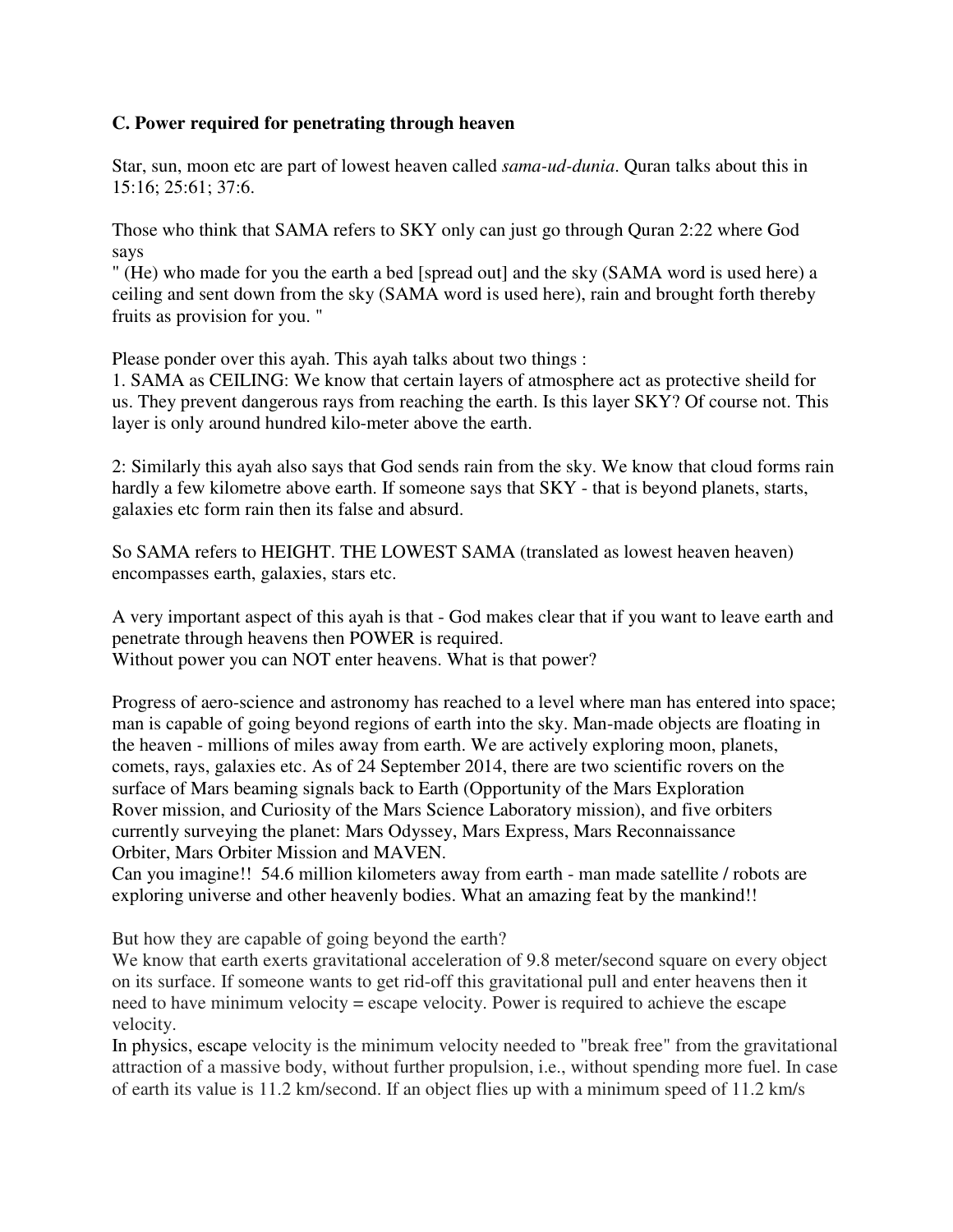then it can enter into heavens; free itself from earth's gravity. Of course; power is required for getting this impulse. Without power, without this velocity - no object can enter into heavens because it cannot break the gravitational pull of earth. This power is referred in the ayah under discussion as SULTAN.

Hence, by entering into space USA / USSR has practically explained one aspect of this ayah. Space explorations have confirmed this ayah and proved this prediction to be true to the world.

### **D. Importance of word AQTAR**

It is very important to note the use of words *aqtar-is samawati wal ardh* in this ayah. Word AQTAR is derived from the arabic word QUTUR which means Diameter. Aqtar is plural of Qutur.

: Diameter - القطر

: Radius - نصف القطر

Its amazing that Allah has used the word Aqtar to indicate shape / region / area / boundaries of earth. AQTAR (DIAMETERS) is related to spherical bodies ONLY. Quran is saying that if you want to cross DIAMETERS of earth and heavens then you should have power. In an era (1400 years ago) - when general belief of people was that earth was rectangular- quran gave the clear indication that earth was having diameter and hence it was spherical and NOT rectangular.

 According to a law of science, every physical system in the universe tries to attain a state of minimum energy for maximum stability. It is an established fact that if a sphere is made from a given volume of any material it will have the least surface area compared to any other form. Consequently the spherical bodies have the minimum surface energy. Substances try to acquire a round form like a football in order to achieve the state of minimum energy, that is, the state of maximum stability. This is why the sun, the moon, the stars, the earth and all other heavenly bodies have a spherical shape. If not all then most of heavenly bodies are spherical and hence have diameters.

 So quran is saying that if you want to cross this diameter-associated-earth and penetrate through the heavens- that contains diameter-associated-planets / moons etc then you need to have sufficient power.

Also - its important to note that escape velocity (indirectly referred as POWER in this ayah) is co-related and dependent on AQTAR (diameter) that Quran talks about in this ayah. Radius is called NIFS-QUTUR (Half of diameter).

## **E. Quran itself indicates that space explorations will come true**

Immediately after this Ayah Allah says -

َفَبِأَيِّ اَلَّـاءِ ر<sup>َ</sup>بِّكُمَا ثُكَدِّبَانِ

*"So which of the favours of your Lord would you deny?" Quran 55:34* 

Allah is asking - will you deny this favour of Allah? Which favour he is talking about? Of course the favour mentioned just before this ayah. Surah rahman mentions this statement 31 times. After mentioning many of his favor Allah tells us not to deny his favour.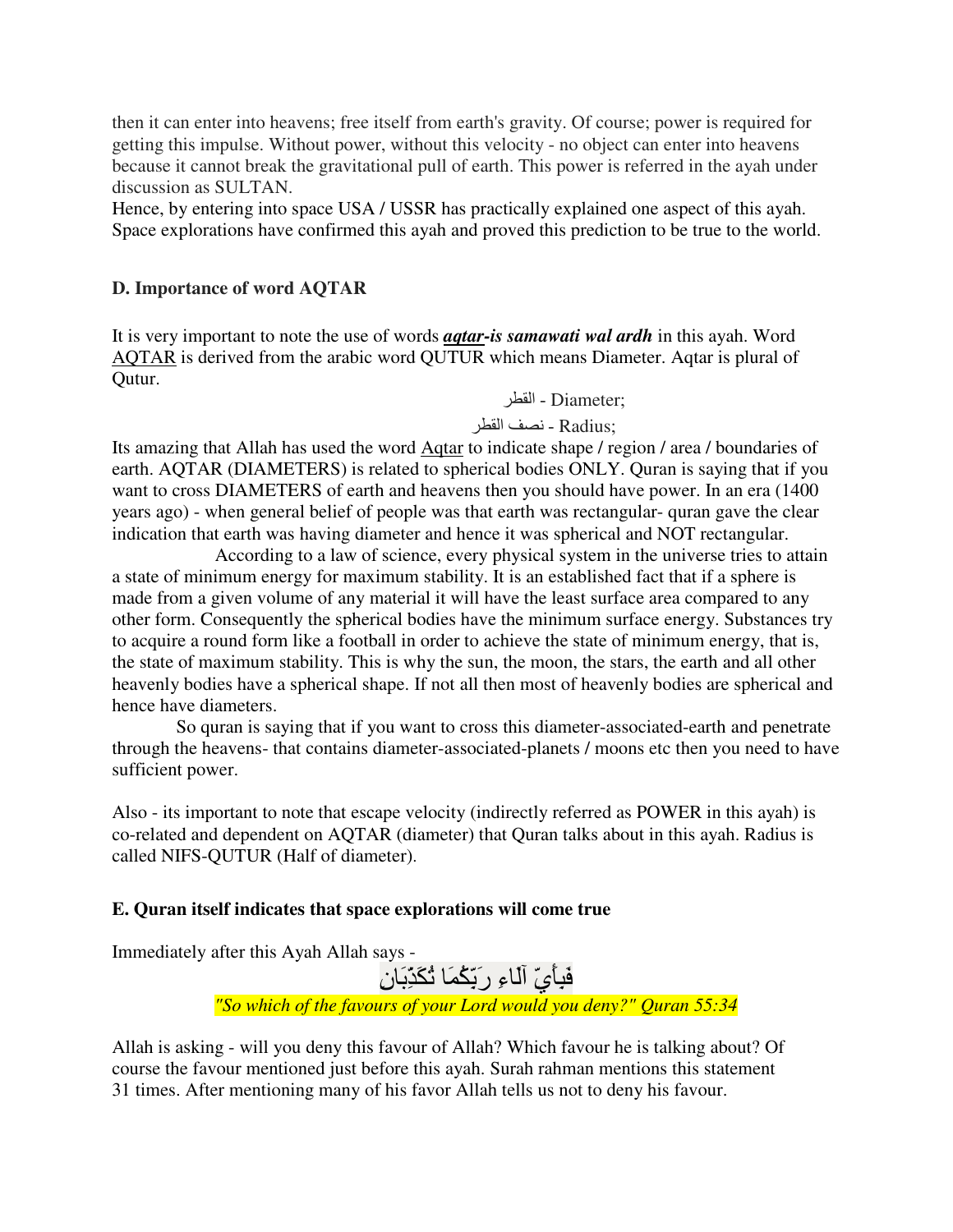When something is made clear / observable then only one can understand / experience that favor. If i give you an apple to eat then only you can appreciate my favor. If i don't give you apple; neither i show you; but i ask you not to deny my favor of apple then its absurd request. Only when you see / eat / observe the apple, you can accept that i have done favor to you.

 Similarly when Quran tells us NOT to deny his favors then its but natural that those favors should be observable / understood / experienced by human being. Ayah 33 says that man can enter into heaven with the power. Next ayah says - dont deny favors of Allah. It means that man WILL for SURE conquer space, travel in space, go beyond the boundaries of earth. This way it indicates that space travel will be a possibility and we know that it became possibility.

On October 4, 1957, the Soviets launched the first artificial satellite, Sputnik 1, into space. Four years later on April 12, 1961, Russian Lt. Yuri Gagarin became the first human to orbit Earth in Vostok 1. His flight lasted 108 minutes, and Gagarin reached an altitude of 327 kilometers (about 202 miles).

#### **F. Flame / fires encountered in space mission**

It is important to note that next ayah (35) which is closely connected with ayah 33 gives another useful information.

يُرْسَلُ عَلَيْكُمَا شُوَاظٌ مِّن ثَارِ وَنُحَاسٌ فَلَا تَنتَصبرَان

*"On you will be sent a flame of fire (to burn) and a smoke (to choke): no defense will ye have."* 

So next ayah (35) says that - once in space - you will be exposed to flame of fire and smoke. Except with power you will not be able to defend yourself with those flames.

During space mission spacecrafts are exposed to enormous amount of heat, smoke etc. Powerful mechanism is required to bear and overcome this heat.

Roughly two-thirds of all spacecraft destined for Mars failed before completing their missions, and there are some that failed before their observations could begin. Indian origin astronaut Kalpana Chawla died in the Space Shuttle Columbia disaster which occurred on February 1, 2003, when the Space Shuttle disintegrated over Texas during re-entry into the Earth's atmosphere, with the loss of all seven crew members, shortly before it was scheduled to conclude its 28th mission, STS-107.

During the launch of STS-107, Columbia's 28th mission, a piece of foam insulation broke off from the Space Shuttle external tank and struck the left wing. When the Shuttle reentered the atmosphere of Earth, the damage allowed hot atmospheric gases to penetrate and destroy the internal wing structure, which caused the spacecraft to become unstable and slowly break apart.

So Quran 55:35 says that without power you will not be able to defend against fire / heat during space mission.

#### **G. Conclusion:**